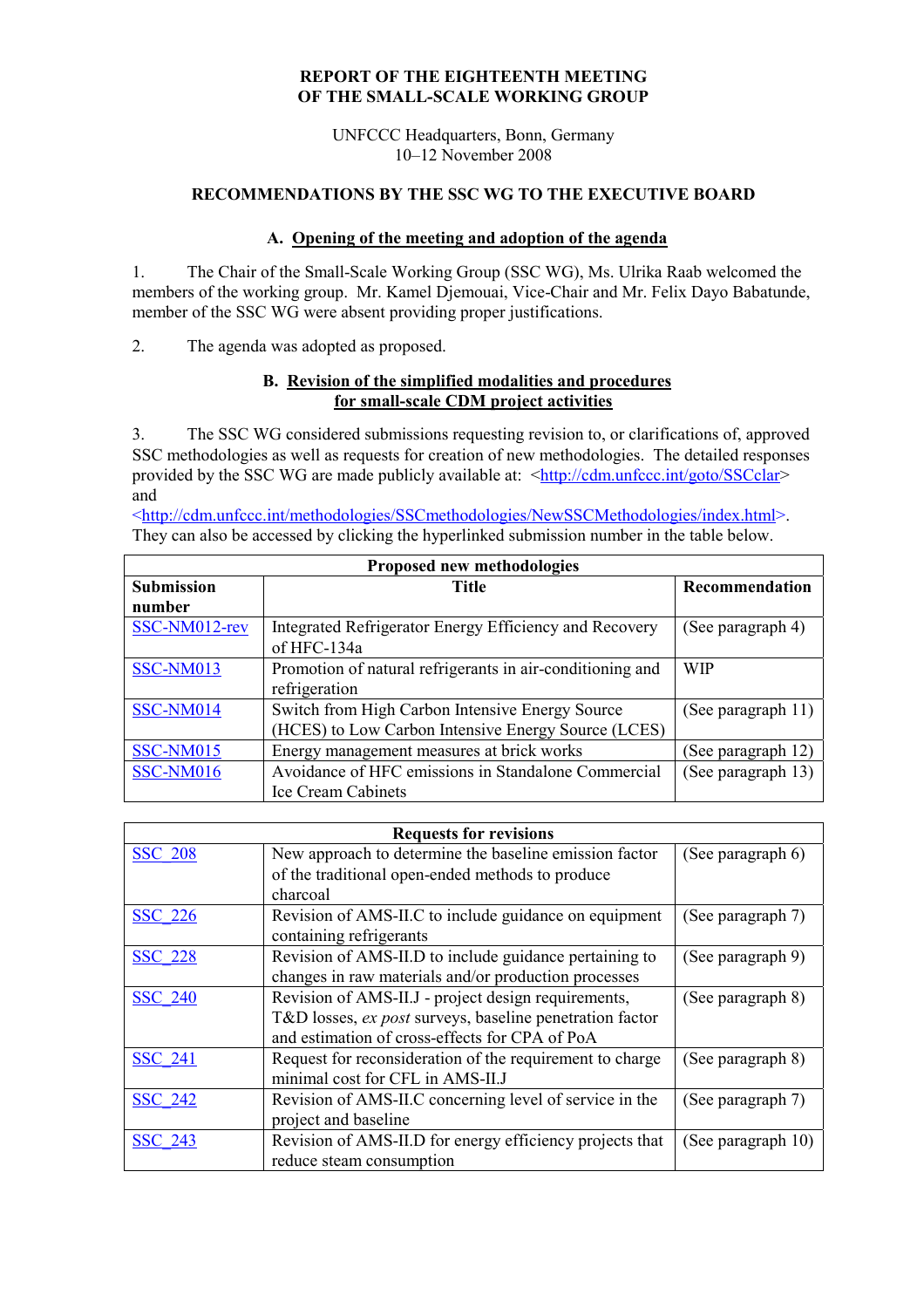| <b>SSC 244</b> | Revision of AMS-III.K to include Greenfield charcoal | (See paragraph $6$ ) |
|----------------|------------------------------------------------------|----------------------|
|                | production                                           |                      |

| <b>Requests for clarifications</b> |                                                                                                                                                        |                              |  |  |
|------------------------------------|--------------------------------------------------------------------------------------------------------------------------------------------------------|------------------------------|--|--|
| <b>SSC 222</b>                     | Applicability of AMS-II.D for reduction of carbonate<br>compounds in the aid feed stock                                                                | (See paragraph 14)           |  |  |
| <b>SSC 223</b>                     | Applicability of AMS-III.B to fuel ratio switch in a self-<br>generation power plant using Heavy Fuel Oil and Natural<br>Gas                           | (See paragraph 15)           |  |  |
| <b>SSC 224</b>                     | Applicability of AMS-I.D to a cogeneration project<br>activity operating only in electricity generation mode                                           | (See paragraph 16)           |  |  |
| SSC 225                            | Applicability of AMS-III.B version 13 to a project<br>activity involving multiple fuel switching                                                       | (See paragraphs)<br>11 & 217 |  |  |
| <b>SSC 227</b>                     | Clarification on the use of alternative biomass type than<br>stated in the PDD applying AMS-I.D                                                        | (See paragraph 18)           |  |  |
| <b>SSC 229</b>                     | Clarification regarding the interpretation of grid import<br>and determining baseline emission factor in AMS-I.C                                       | (See paragraph 19)           |  |  |
| <b>SSC 230</b>                     | Assessment of biomass availability in the region during<br>verification of biomass energy generation projects                                          | (See paragraph 20)           |  |  |
| <b>SSC 231</b>                     | Applicability of Baseline Penetration Factor in AMS-<br>II.C and AMS-II.J                                                                              | (See paragraphs<br>7, 8 & 21 |  |  |
| <b>SSC 232</b>                     | Applicability of AMS-III.B for switching from fossil fuel<br>to grid electricity                                                                       | (See paragraph 22)           |  |  |
| <b>SSC 233</b>                     | Clarification about the threshold of thermal energy<br>savings in AMS-II.G                                                                             | (See paragraph 23)           |  |  |
| <b>SSC 234</b>                     | Applicability of AMS-II.B for the improvement of<br>energy efficiency in the natural gas supply system of the<br>combined cycle gas turbines           | (See paragraph 24)           |  |  |
| <b>SSC 235</b>                     | Clarification on application of the lamp failure rate from<br>bench-tests to the field failure rate for calculating<br>emissions reduction in AMS-II.J | (See paragraphs<br>8 & 25    |  |  |
| <b>SSC 236</b>                     | Applicability of SSC general guidance on leakage for<br>biomass project activities using AMS-III.F                                                     | (See paragraph 26)           |  |  |
| <b>SSC 237</b>                     | Applicability of AMS-III.H to waste water treatment<br>plant already recovering biogas                                                                 | (See paragraph 27)           |  |  |
| <b>SSC 238</b>                     | Clarification regarding various baseline and project<br>emissions parameters in AMS-III.D                                                              | (See paragraph 28)           |  |  |
| <b>SSC 239</b>                     | Clarification regarding secondary market effects and<br>free-ridership in AMS-II.J                                                                     | (See paragraph 8)            |  |  |

#### **C. Proposed new methodologies**

4. **Integrated Energy Efficiency and Refrigerant Recovery in Domestic Refrigerators:** in response to the submission [SSC-NM012-rev](http://cdm.unfccc.int/UserManagement/FileStorage/47K09ABCX5J8F1SNROQZHEDIL2G3VU.pdf), the SSC WG agreed to recommend a new methodology titled "SSC-III.X Energy Efficiency and HFC-134a recovery in residential refrigerators" as contained in annex 1. This methodology is for demand side activities for replacement of existing functional domestic refrigerators with more efficient units utilising refrigerants and foam blowing agents having no ozone depleting potential (ODP) and low global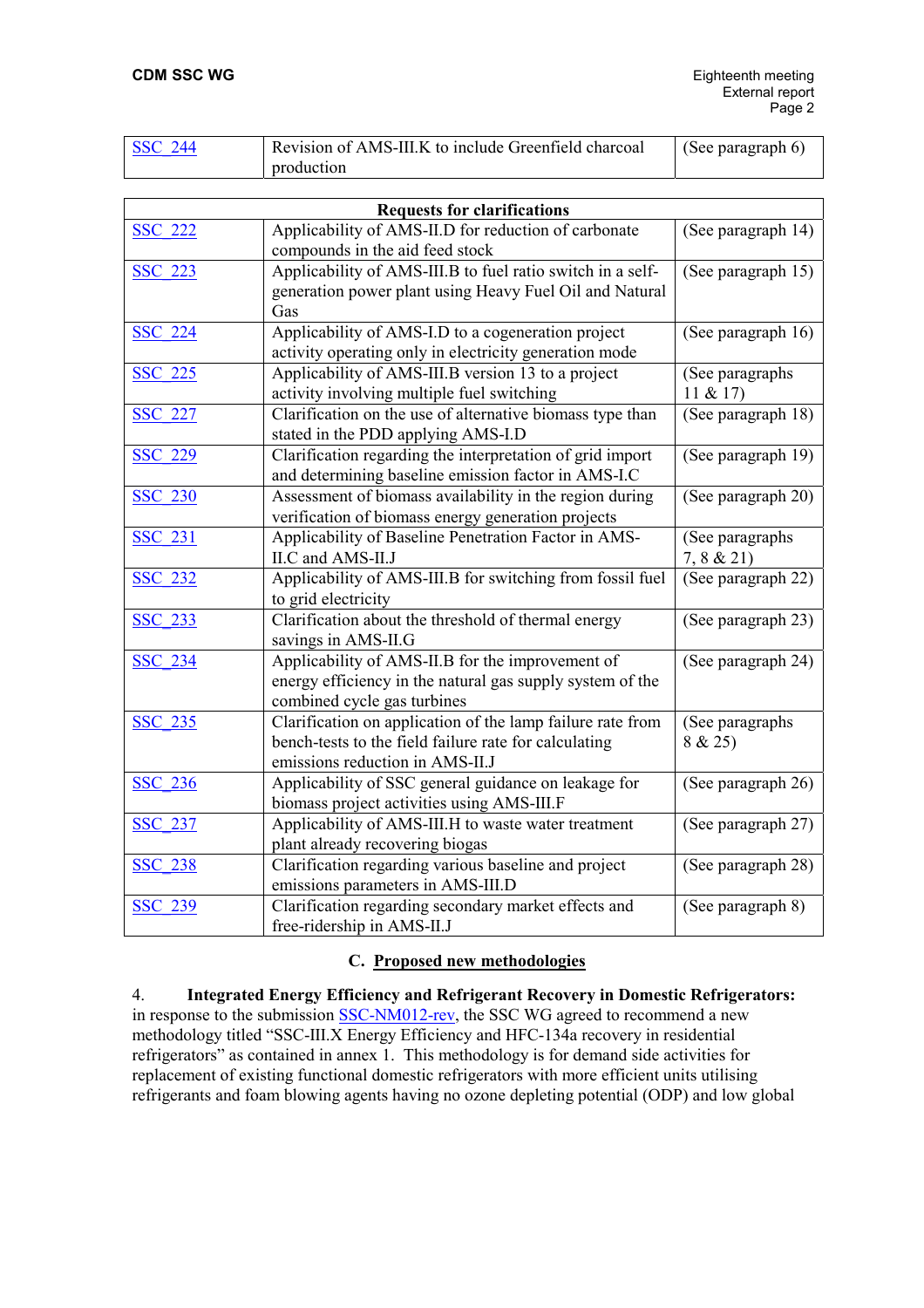warming potential (GWP). Baseline refrigerator demanufacturing<sup>1</sup> and reclamation of refrigerants (e.g. HFC-134a) is an integral part of the project activity.

5. **Methane avoidance through separation of solids from wastewater or manure treatment systems:** in response to a number of requests for revision (e.g. SSC\_179) and request for clarifications, the SSC WG agreed to recommend a new methodology titled "SSC-III.Y Methane avoidance through separation of solids from wastewater or manure treatment systems" as contained in annex 2. The methodology comprises activities for removal of (volatile) solids from the wastewater or manure slurry stream using mechanical solid/liquid separation technologies (e.g. stationary, vibrating or rotating screens, centrifuges, hydrocyclones, press systems/screws) and/or thermal treatment technologies thereby avoiding methane production.

## **D. Revisions & requests for revision of approved methodologies**

6. **Revision of AMS-III.K**: in response to [SSC\\_208](http://cdm.unfccc.int/UserManagement/FileStorage/AM_CLAR_RBW5E898L32AG37U0WOKP1J1KZGS7U), the SSC WG agreed to recommend a revision of AMS-III.K as contained in annex 3. The proposed revisions include a new approach involving helium tracing to determine the baseline methane emission factor in charcoal production. In response to [SSC\\_244](http://cdm.unfccc.int/UserManagement/FileStorage/AM_CLAR_I0H0OPWEFGXNJBO7ECDJCA5GSDGB9F), the SSC WG clarified that in the absence of existing baseline kilns (e.g. greenfield projects), the project proponent may determine the emission factor for charcoal production based on experiments with existing kilns of other producers having comparable characteristics, or build a representative baseline kiln for the purpose of determining the emission factor.

7. **Revision of AMS-II.C:** in response to [SSC\\_226,](http://cdm.unfccc.int/UserManagement/FileStorage/AM_CLAR_HWMBA126YYUBVJTN12JQ8O9AW69V14) [SSC\\_231](http://cdm.unfccc.int/UserManagement/FileStorage/AM_CLAR_51OU5YM8DRAZ88KXX7PXUM7FIRAV8A) and [SSC\\_242,](http://cdm.unfccc.int/UserManagement/FileStorage/AM_CLAR_RF5C5A3ZFK2JOF8FA3RV8Z9TD72BYH) the SSC WG agreed to recommend a revision of AMS-II.C as contained in annex 4. The recommended revisions clarify the consideration of capacity increase of the project equipment, electricity transmissionand distribution (T&D) losses in the baseline and cross effects<sup>2</sup> of lighting and heating. With regard to equipment containing refrigerants, the proposed revisions clarify the calculations of direct emissions from refrigerants.

8. **Revision of AMS-II.J:** in response to [SSC\\_235](http://cdm.unfccc.int/UserManagement/FileStorage/AM_CLAR_I2SMJF4TGDSKFBAHRWD4NZKG1Y5AN6), [SSC\\_241](http://cdm.unfccc.int/UserManagement/FileStorage/AM_CLAR_68RVI4B8E8WSP2R70OP4Y0QNCL0JJH), [SSC\\_239,](http://cdm.unfccc.int/UserManagement/FileStorage/AM_CLAR_J74SMDHV7E6GJSSV6OSQZFU14GEY6P) [SSC\\_231](http://cdm.unfccc.int/UserManagement/FileStorage/AM_CLAR_51OU5YM8DRAZ88KXX7PXUM7FIRAV8A) and [SSC\\_240,](http://cdm.unfccc.int/UserManagement/FileStorage/AM_CLAR_I3D842JJXCBNVLYIBYDZ227OL6DONW) the SSC WG agreed to recommend a revision of AMS-II.J as contained in annex 5. The proposed revisions clarify the project design requirements, consideration of electricity T&D losses in the baseline, frequency of *ex post* surveys, and estimation of cross-effects of lighting and heating.

9. **Requests for revision of AMS-II.D:** in response to **SSC** 228, the SSC WG agreed to indicate to the project proponent that a request for deviation from an approved methodology can be submitted in accordance with the procedures, and that it should indicate accounting for project/leakage emissions from the use of electricity/fossil fuel. Furthermore, any upstream emissions associated with the use of cement/lime and/or other aggregates in the project activity need to be considered unless it can be shown that there is an equivalent amount of upstream emission in the baseline. It shall be noted that it is the prerogative of the Board to approve deviations. The SSC WG is also developing a new methodology in response to SSC-NM0015 and other related submissions that combines elements of AMS-II.D and guidance on energy-efficiency projects involving fuel switch, changes in raw materials and/or production processes. The methodology under development also includes guidance on how to consider the level of service of the product in the project case as opposed to baseline product.

<span id="page-2-0"></span><sup>&</sup>lt;sup>1</sup> Process of breaking down equipment into metallic and non-metallic parts that can be recycled.

<span id="page-2-1"></span> $2^2$  For example lighting may influence the heating and/or cooling load.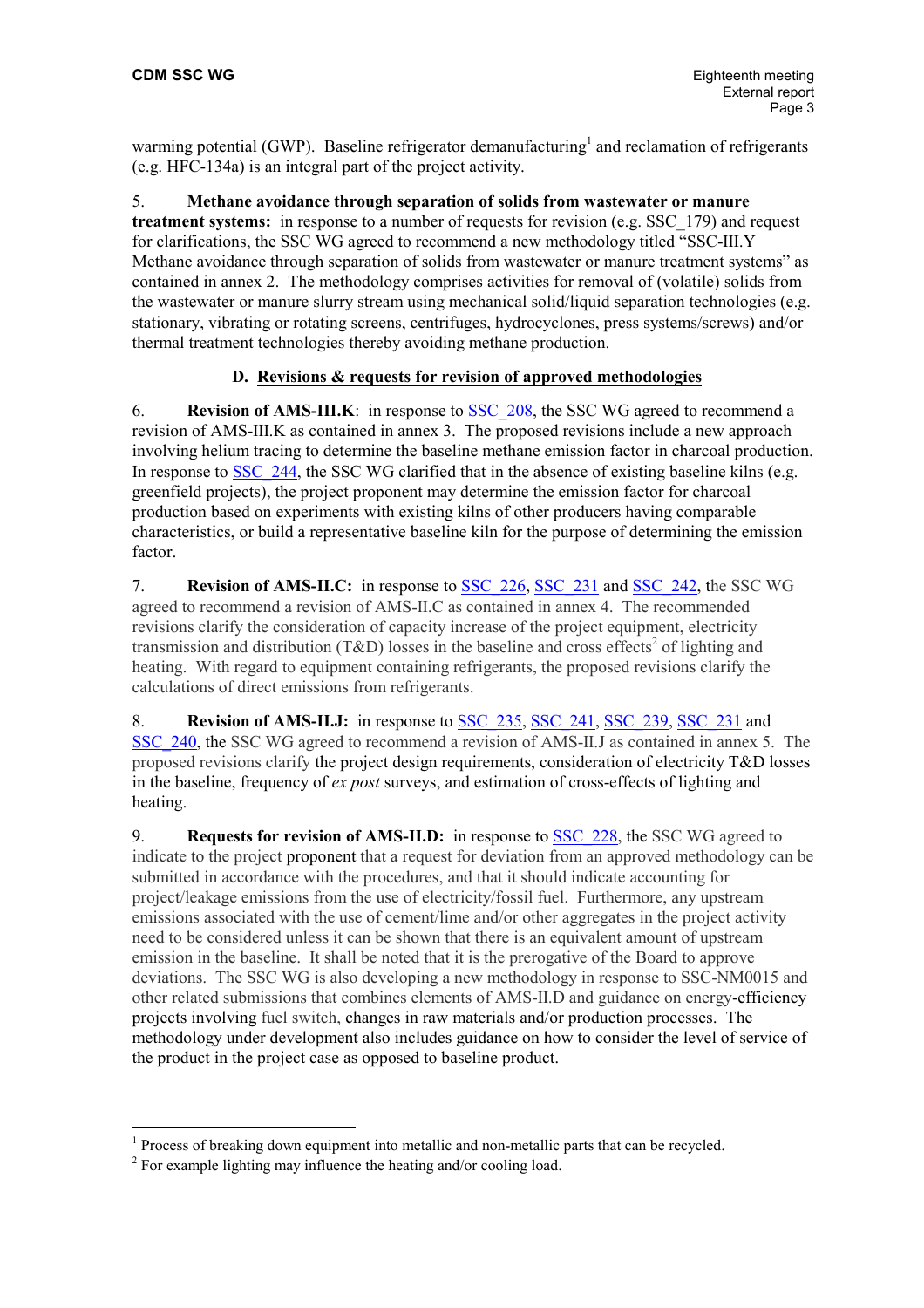10. In response to SSC 243, the SSC WG agreed to indicate that the draft revision to AMS-II.D as proposed by the submission does not contain adequate guidance to ensure that reduced energy consumption in one elemental process does not lead to increased energy consumption in another elemental process of the facility, thereby reducing the energy efficiency gains. The SSC WG suggested that the project proponent consider the approaches in the approved methodologies such as AMS-II.I, e.g. benchmark specific energy consumption value (ratio of process output to steam energy consumption) and to propose a new methodology including the essential elements of AMS-II.D.

## **E. Response to request for new methodologies**

11. **Revision of AMS-III.B:** in response to the submission [SSC-NM014](http://cdm.unfccc.int/UserManagement/FileStorage/CDMWF_18IFEETFKT01K5C86HZK7JAHFZ7B9R) and other related submissions (e.g. SSC\_225 and [SSC\\_232\)](http://cdm.unfccc.int/UserManagement/FileStorage/AM_CLAR_0RQ90JKCALY449M8KOYRJ3J9I3BOSH), the SSC WG commenced developing a revised AMS-III.B, including project activities that use low carbon intensive energy source to displace high carbon intensive energy source. The proposed revisions will broaden the applicability to include multiple fuel use during the project and the baseline. The SSC WG agreed to continue to work on the case and make a recommendation at the next meeting.

12. **Energy management measures at brick works:** [SSC-NM015](http://cdm.unfccc.int/UserManagement/FileStorage/CDMWF_S89R3MH91AHSOVPBNQ2Y4LLC1RDRQZ) is for project activities primarily switching from the use of fossil fuels to biomass residues in existing brick production facilities with a possible increase of energy efficiency of the facility. The SSC WG agreed that a methodolology of this nature should belong to type I. In addition, it agreed to request further clarifications from the project proponent such as co-firing of biomass and fossil fuel, monitoring of biomass input and production output.

13. **Avoidance of HFC emissions in Commercial Refrigeration:** [SSC-NM016](http://cdm.unfccc.int/UserManagement/FileStorage/CDMWF_LNJQO03K0YH1B7VHKO3I8FYHM12JXB) is for project activities avoiding fugitive HFC-134a emissions during manufacturing, usage, servicing and disposal of commercial standalone freezers (e.g. those used in storage and vending of ice cream). The SSC WG agreed to request further improvements from the project proponent such as elaboration of the methods of estimation of baseline fugitive emissions duly referring to tier 2a and 2b methods of IPCC guidelines, data vintage for baseline calculations, before finalizing its recommendation.

# **F. Response to request for clarification - considered prior to the meeting[3](#page-3-0)**

14. [SSC\\_222](http://cdm.unfccc.int/UserManagement/FileStorage/AM_CLAR_JS5GGT7QHMZMH59M3F7LF780W5PLP6) requested a clarification on the applicability of AMS-II.D version 11 for an activity reducing aid feed stock containing the carbonate in the production of sodium dichromate resulting in reduced heat load of the kiln. The SSC WG clarified that a new methodology may have to be proposed as AMS-II.D is not applicable, and in so doing, guidance on leakage emissions related to residue use should be included.

15. [SSC\\_223](http://cdm.unfccc.int/UserManagement/FileStorage/AM_CLAR_JS5GGT7QHMZMH59M3F7LF780W5PLP6) requested a clarification on AMS-III.B version 13 with regard to the applicability of the methodology for situations where project activity normally using a low GHG intensive fuel is constrained to use the baseline fossil fuel for a period of time during the year, resulting in a lower GHG intensive fuel ratio on an annual basis as compared to the baseline. The SSC WG clarified that the current version of AMS-III.B is not applicable, however a revision of the methodology may be proposed to cover the described situation including appropriate and reliable monitoring procedures.

16. [SSC\\_224](http://cdm.unfccc.int/UserManagement/FileStorage/AM_CLAR_H4AI07HTOTFA7SLRNRL4RC106T9Y2J) requested a clarification on the applicability of AMS-I.D version 13 in conjunction with ACM0006 for installing a new more efficient biomass cogeneration facility to replace the existing one to cater to the steam and power needs of the sugar mill during the sugar

<span id="page-3-0"></span> <sup>3</sup> Considered in accordance with paragraph 8 of annex 6 of the thirty-fourth report of the Board.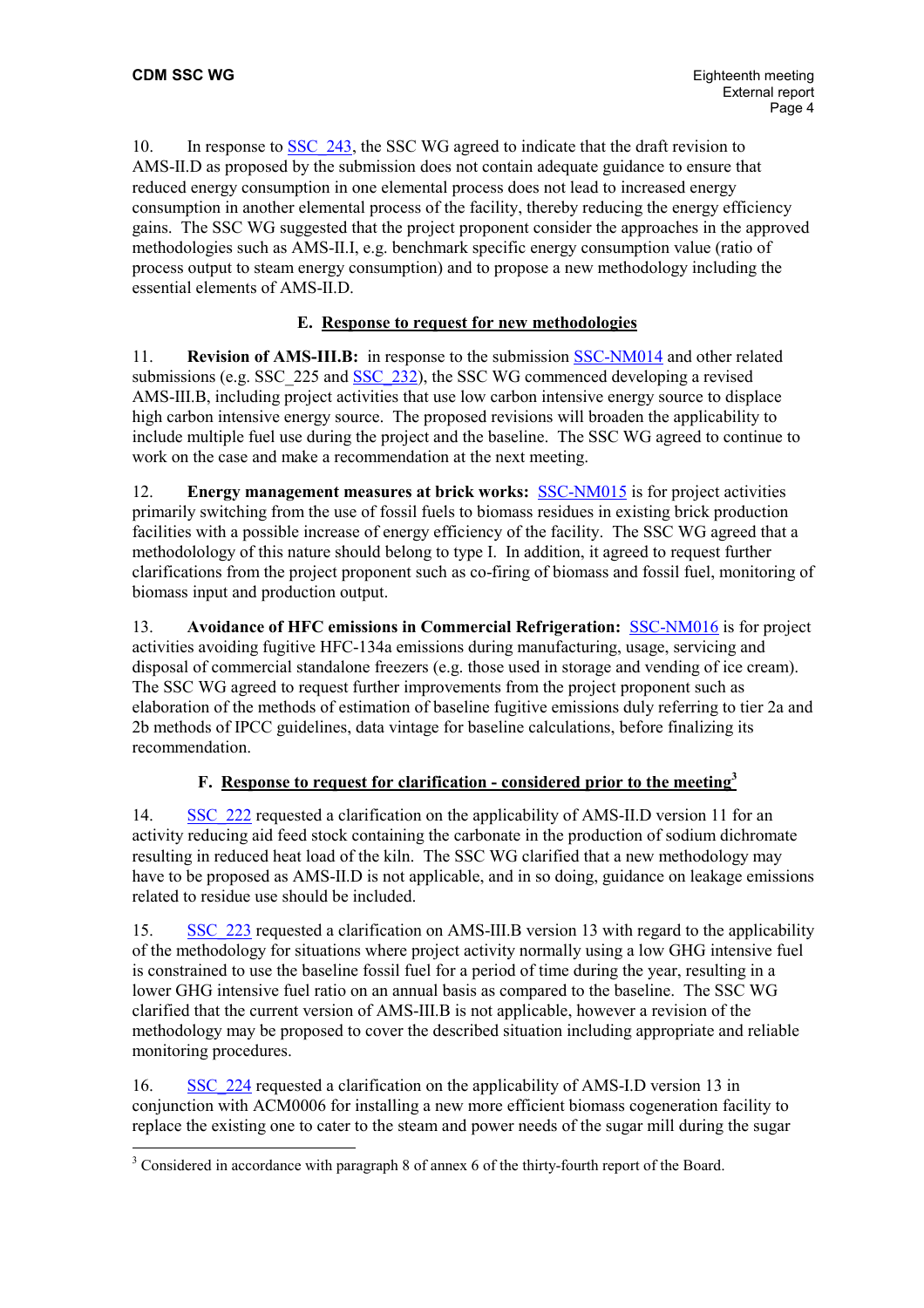production season. The operation strategy during off-season involves purchase of biomass abundant in the region to run the facility in power only mode to solely export the generated electricity to the grid and to apply AMS-I.D for this period. SSC WG agreed to clarify that AMS-I.D is not applicable to the proposed project and the project proponent may wish to explore if the entire project activity is suitable for implementation under ACM0006.

17. [SSC\\_225](http://cdm.unfccc.int/UserManagement/FileStorage/AM_CLAR_68CCLSYR48RR9HU0HA1AOEMMO5164R) requested clarification on AMS-III.B version 13 for situations where the baseline includes several elemental processes, each using a different fossil fuel whereas the project uses a single low carbon content fossil fuel. SSC WG agreed to clarify that the described project activity is not applicable using AMS-III.B version 13 and a request for revision may be proposed. Please also refer to paragraph 11.

18. [SSC\\_227](http://cdm.unfccc.int/UserManagement/FileStorage/AM_CLAR_HDV52MOIH1BDHZEX64YU0YSAOVEV4J) requested clarification on the eligibility and procedures to use a different renewable biomass residue than the one mentioned in the registered project design document when applying AMS-I.D version 07. With regard to the methodological issue raised in the submission, the SSC WG agreed that AMS-I.D is applicable to the situation of the project activity as the methodology covers the use of multiple renewable biomass sources where it can be demonstrated that there is no leakage in accordance with the guidance for leakage in biomass project activities.

19. [SSC\\_229](http://cdm.unfccc.int/UserManagement/FileStorage/AM_CLAR_RZD04IBGHHOLQL3H41646RVIY5T4M9) requested a clarification on the applicability of AMS-I.C version 13 for a project activity that adds a turbine-generator to the existing facility to utilize the biomass generated steam more efficiently (project generates the same amount of steam as the baseline) to enable export of excess electricity to the grid. The SSC WG agreed to clarify that the project proponent may explore applying AMS-III.Q for a project activity utilizing waste pressure to generate electricity that will be supplied to grid, or apply AMS-I.D for renewable based electricity generation displacing grid.

20. SSC 230 requested a clarification on the verification of a registered biomass project with regard to the requirements for assessment of abundance of biomass in the region. The SSC WG clarified that an assessment of leakage as per EB 28 Annex 35 would be required during verification of the biomass projects referred to by the query author.

21. [SSC\\_231](http://cdm.unfccc.int/UserManagement/FileStorage/AM_CLAR_51OU5YM8DRAZ88KXX7PXUM7FIRAV8A) requested clarification on the baseline penetration factor (BP) applied to CPAs of a PoA using AMS-II.C and AMS-II.J. The SSC WG noted that this request, and other submissions, has elaborated a number of issues associated with the application of BP. The SSC WG is of the opinion that properly defined baselines are critical to ensuring that GHG emission reductions are incremental and thus consideration of BP and Net to Gross Adjustments (NTG) should be included in the analyses. However, the SSC WG understands that there is some potential confusion on how BP and NTG are determined and when they are applicable and therefore will continue to work to develop options for more thoroughly defining the calculation of NTG and BP and when they are applicable.

22. [SSC\\_232](http://cdm.unfccc.int/UserManagement/FileStorage/AM_CLAR_0RQ90JKCALY449M8KOYRJ3J9I3BOSH) requested clarification on the applicability of AMS-III.B version 13 for switching from fossil fuel to grid electricity in aluminium smelting. The SSC WG clarified that AMS-III.B version 13 is not applicable for switching from fossil fuel to electricity. Please also refer to paragraph 11.

23. [SSC\\_233](http://cdm.unfccc.int/UserManagement/FileStorage/AM_CLAR_VIIC5MTUUWR9PRPJL0EXOT3G2CKSFQ) requested a clarification on the applicable size limits of project activities eligible under AMS-II.G in terms of thermal energy savings. The SSC WG agreed to clarify that AMS-II.G is applicable to project activities with maximum thermal energy savings of 180 GWh per year.

24. [SSC\\_234](http://cdm.unfccc.int/UserManagement/FileStorage/AM_CLAR_MB11VE5BE2VTMG650YDXW1MICEZ2TI) requested clarification on the applicability of AMS-II.B for project activities upgrading the gas pipeline equipment to enable gas supply to electricity generating units at higher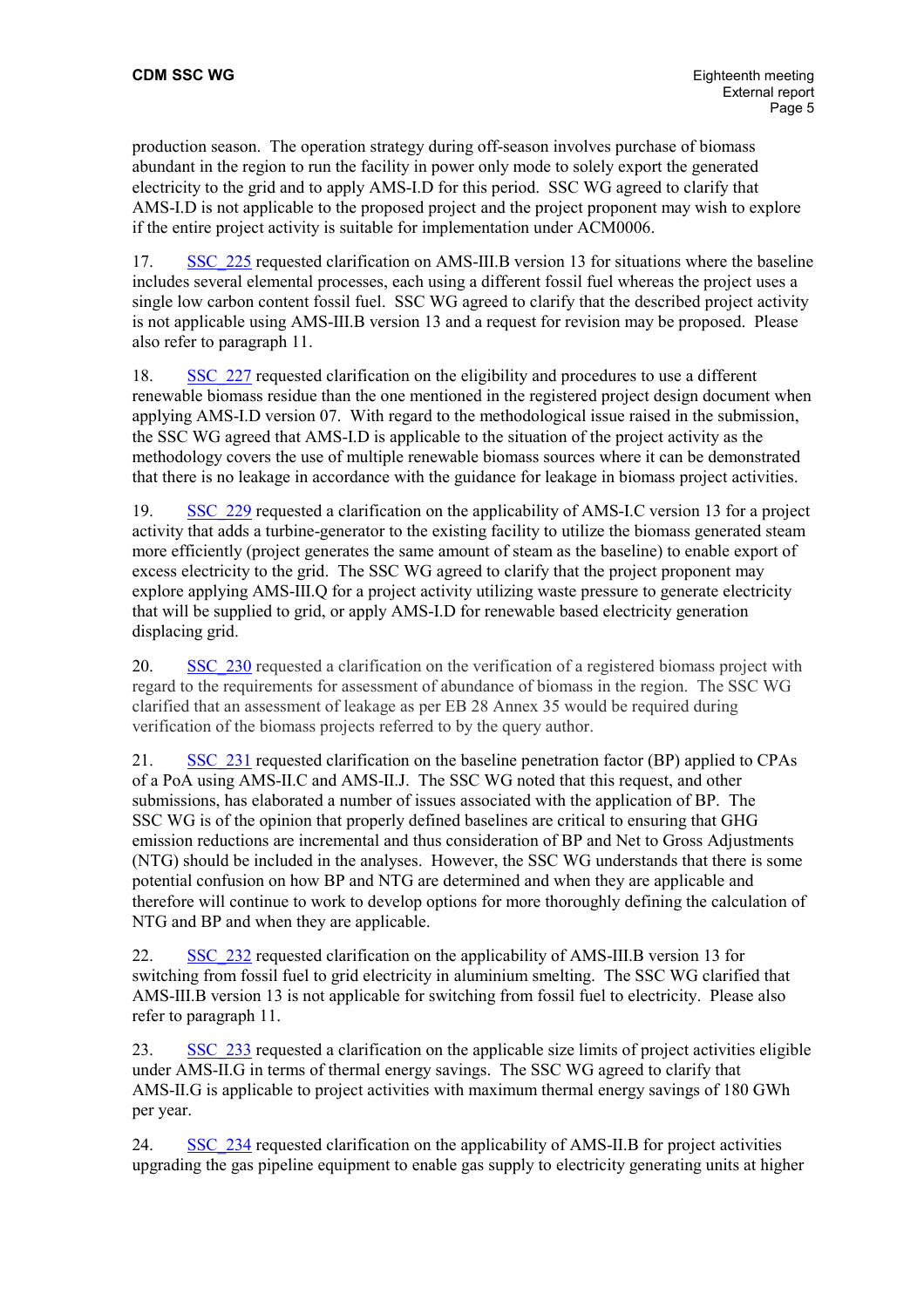pressures thereby avoiding the operation of compressors to boost the gas supply pressure. The project would displace an equivalent amount of electricity from the grid required to operate the compressors. The SSC WG agreed AMS-II.B is not applicable to the proposed project activity as the consideration of baseline emissions from the displacement of grid electricity and combined margin approach to calculate grid emission factor, which will be needed in emission calculations of the proposed project activity are not covered under AMS-II.B. The SSC WG is of the opinion that a new methodology may have to be proposed to include all components of the proposed project activity with appropriate and reliable monitoring procedures and leakage considerations.

25. [SSC\\_235](http://cdm.unfccc.int/UserManagement/FileStorage/AM_CLAR_I2SMJF4TGDSKFBAHRWD4NZKG1Y5AN6) requested a clarification on the application of lamp failure rate from bench-tests versus the monitored value of field failure rate for calculating emissions reduction in AMS-II.J. The SSC WG clarified that the existing method is sufficiently conservative.

26. SSC 236 requested clarification on the applicability of the general guidance on leakage in biomass project activities to projects applying AMS-III.F. The project activity is composting of Municipal Solid Waste to avoid methane production from decay of biomass (MSW). The SSC WG clarified that there is no need to apply the requirements of the guidance as long as it can be proven that the biomass waste would have remained in the landfill or solid waste disposal site through the crediting period and beyond.

27. [SSC\\_237](http://cdm.unfccc.int/UserManagement/FileStorage/AM_CLAR_NR8T0EEW0Y6P30I01PJ2AD3LLWSU6Q) requested clarification on the applicability of AMS-III.H when the baseline equipment and facility to recover the biogas from the sludge treatment system are present, however the equipment and facility to flare the recovered biogas and/or use it are lacking. The SSC WG agreed to clarify that AMS-III.H treats methane recovery and methane combustion as an inter related and integral activity. The SSC WG requested additional information, e.g. justification of the baseline scenario.

28. [SSC\\_238](http://cdm.unfccc.int/UserManagement/FileStorage/AM_CLAR_79NUC185JQQD1TQQRFN4ZVM283RHJK) requested clarification on estimating annual average population for a growing population of meat animals, (e.g. broilers, turkeys, beef cattle, and market swine) when applying AMS-III.D version 14, as most of these animals are alive for only a portion of the year. The SSC WG agreed to clarify that the project proponent may use the methods and relevant equations contained in the approved methodology ACM0010.

29. The Board at its forty-first meeting considered a draft proposal prepared by the Methodologies Panel on the enhanced barrier test for project activities that have a potential for high profitability without CER revenues but only use a barrier analysis to demonstrate additionality. The Board at that meeting requested the SSC WG to assess the potential relevance of this issue for small-scale project activities. The SSC WG is of the opinion that application of this test may be necessary for small-scale methodologies, particularly for the sectors indicated by the Methodologies Panel (this comprises all Type I methodologies, AMS-III.P and AMS-III.Q). It would also be necessary for large infrastructure projects under small-scale CDM (e.g. modal shift transport project activity). The SSC WG will further work on the definition of large infrastructure projects.

30. In response to the request from the Board at its forty-third meeting, the SSC WG recommended that the requirements of the general guidance on leakage in biomass project activities (attachment C of appendix B), i.e. type k in the region is at least 25% larger than the quantity of biomass residues of type k that is utilized, shall be applicable to all AMS-I.C biomass project activities. Furthermore, the SSC WG recommended that the Board may wish to consider providing guidance to the project participants to take note of the header of SSC methodologies stating "Project participants shall take into account the general guidance to the methodologies, information on additionality, abbreviations and general guidance on leakage provided at <http://cdm.unfccc.int/methodologies/SSCmethodologies/approved.html>", which implies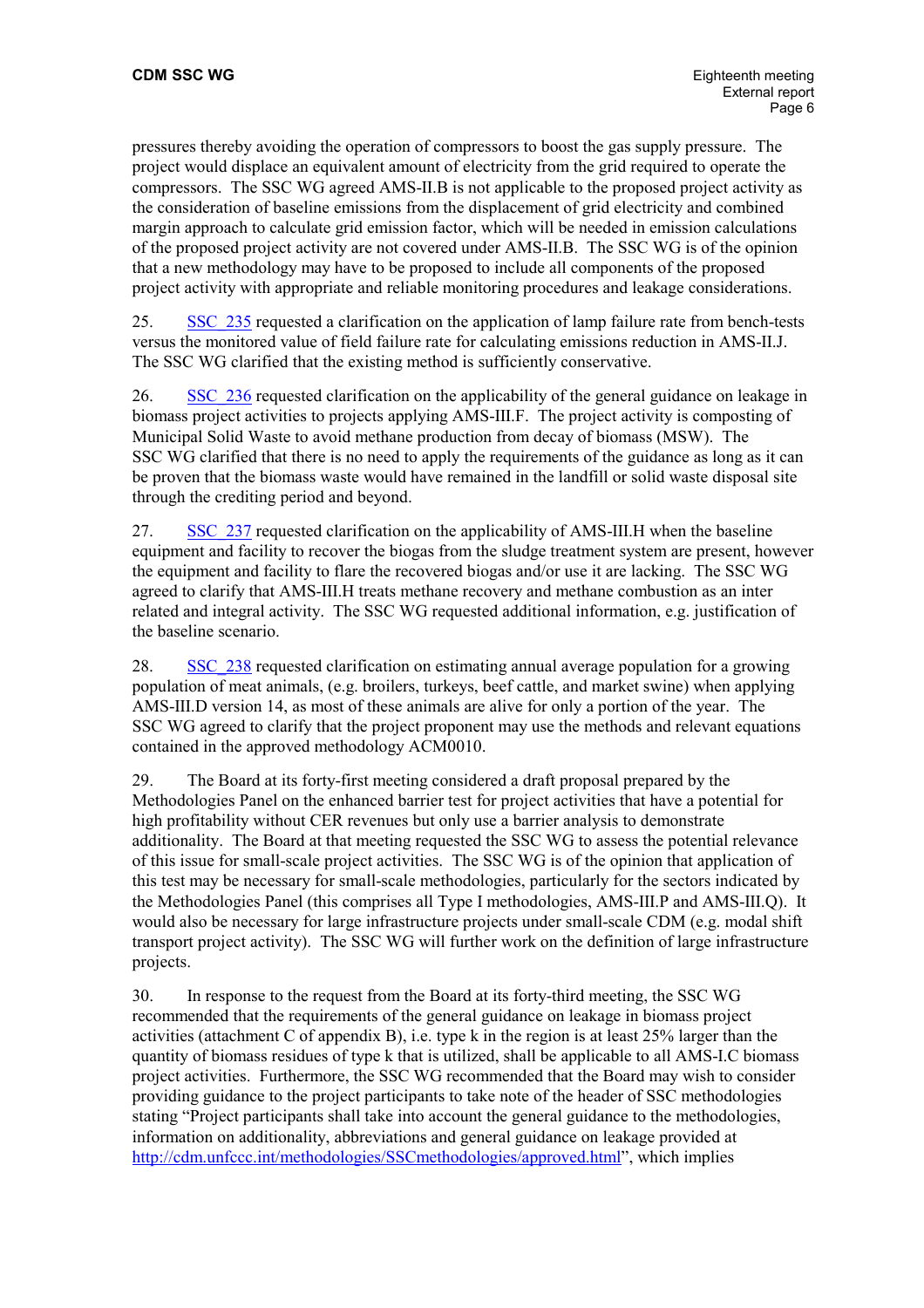attachment C of appendix B is to be applied in conjunction with a SSC methodology *mutatis mutandis.*

31. As requested by the Board at its thirty-sixth meeting<sup>[4](#page-6-0)</sup>, the SSC WG analysed the leakage from equipment transfer taking into account an expert input on the issue. The SSC WG agreed the emission impact of continued use of displaced equipment outside the project boundary is subject to uncertainty and difficult to quantify, and therefore recommended to the Board that leakage from equipment transfer from the project boundary to the outside can be excluded from consideration in SSC methodologies. It also considered the potential situation of used renewable energy equipment being transferred into the project boundary and its resultant leakage and concluded that the existing methodologies adequately address the issue.

### **G. Schedule of meetings**

32. The SSC WG agreed to schedule its nineteenth meeting from 24–27 February 2009 taking into account the schedule of the Board. The deadline for new methodology submissions to this meeting is 30 December 2008 and the deadline for submitting request for revisions for this meeting is 27 January 2009.

### **H. Desk Reviews**

33. The SSC WG noted the satisfactory completion of the desk reviews undertaken for the proposed new SSC methodologies considered at the meeting.

<span id="page-6-0"></span><sup>&</sup>lt;sup>4</sup> An interim recommendation was made at SSC WG 14 (see paragraph 33).